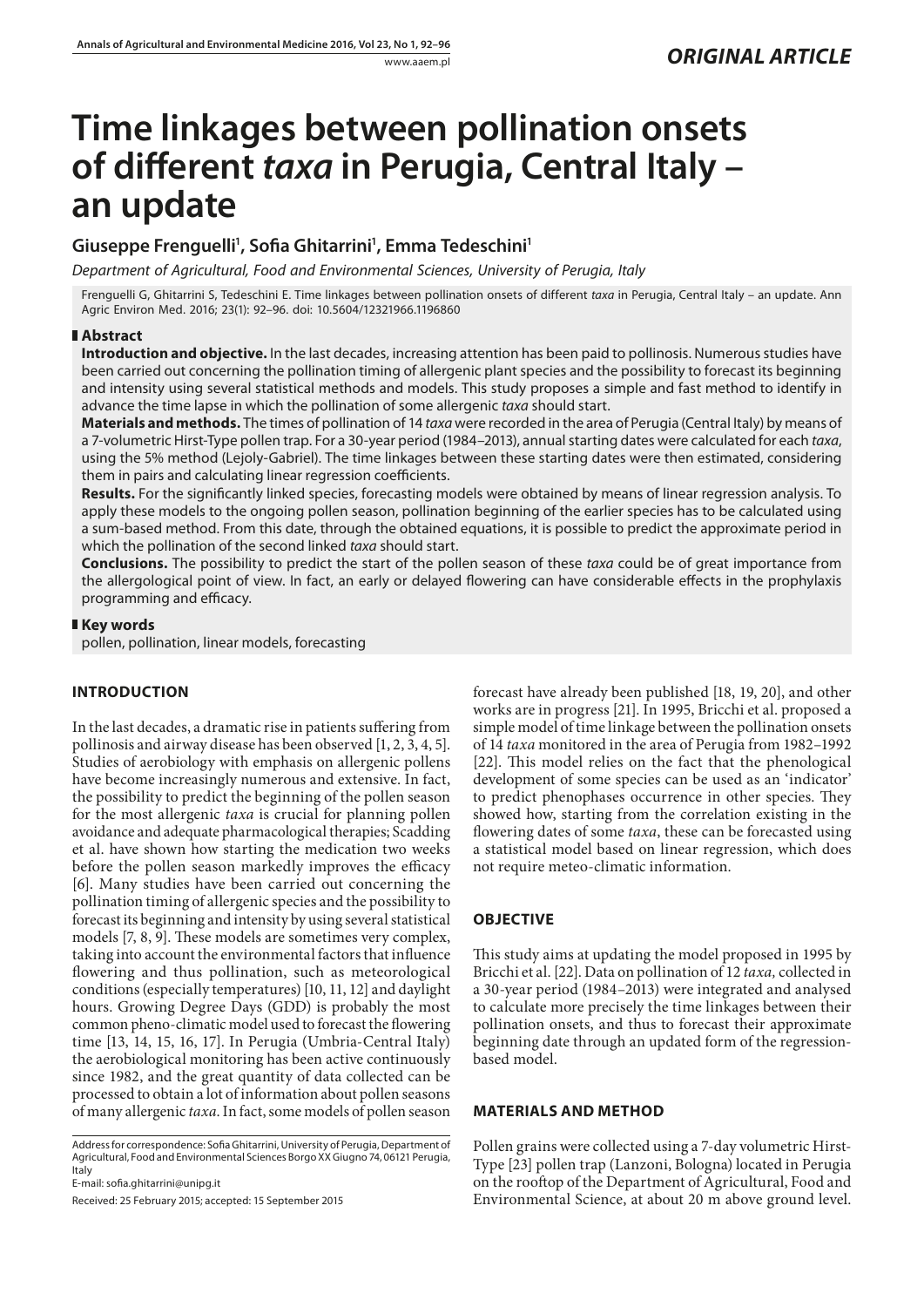Perugia lies on a hill (493 m above sea level) and overlooks the middle valley of the river Tevere, between Lake Trasimeno and the Tyrrenian side of the Marches-Umbrian Appenine Mountains. The climate can by classified as sub-continental by means of continentality index [24]. For each *taxon*, over a 30-year period (1984–2013) of pollen monitoring, dates of the beginning of the main pollen season (MPS) were calculated using the Lejoly-Gabriel method (starting on the day by which 5% of annual total pollens had been released) [25]. The time linkages between these starting dates were then estimated considering them in pairs and calculating the linear regression coefficients. Forecasting models were obtained by means of linear regression analysis.

#### **RESULTS**

Mean date of pollination start, its standard deviation, earliest date, latest date and the ranges between these were calculated for the 12 analysed *taxa* (Tab. 1). Some *taxa* showed high year-to- year variability in the date of their pollination onset. For example, *Corylus* and *Ulmus* have ranges of 55 and 42 days, respectively. This behaviour is particularly recognisable in *taxa* flowering in winter and spring, especially arboreous ones, the main cause being that winter duration and temperatures control the pollination onset of various tree species. Following an unusually short, warm winter, many trees bloom early in the season, but an unusually long winter will delay the date of pollination [22]. Also, *Pinus*, with its 49-days long range, seems to undergo this effect, despite having a slightly later flowering period.

|  |  | Table 1. Beginning of the main pollen season (MPS) |
|--|--|----------------------------------------------------|
|--|--|----------------------------------------------------|

|                | Mean date    | S.D. | Earliest date | Latest date  | Range (days) |
|----------------|--------------|------|---------------|--------------|--------------|
| Corylus        | 15 Jan (15)  | 12   | 29 Dec (-3)   | 21 Feb (52)  | 55           |
| Ulmus          | 18 Feb (49)  | 10   | 3 Feb (34)    | 17 Mar (76)  | 42           |
| Populus        | 3 Mar (62)   | 8    | 14 Feb (45)   | 20 Mar (79)  | 34           |
| Salix          | 22 Mar (81)  | 9    | 7 Mar (66)    | 8 Apr (98)   | 32           |
| Platanus       | 2 Apr (92)   | 9    | 19 Mar (78)   | 21 Apr (112) | 34           |
| Pinus          | 15 Apr (105) | 12   | 23 Mar (82)   | 11 May (131) | 49           |
| <b>Ouercus</b> | 27 Apr (117) | 6    | 12 Apr (102)  | 8 May (128)  | 26           |
| Gramineae      | 2 May (122)  | 7    | 15 Apr (105)  | 17 May (138) | 33           |
| Plantago       | 11 May (131) | 17   | 14 Apr (104)  | 22 Jun (173) | 69           |
| Olea           | 2 Jun (153)  | 7    | 20 May (140)  | 22 Jun (173) | 33           |
| Castanea       | 17 Jun (168) | 7    | 2 Jun (153)   | 28 Jun (180) | 27           |
| Artemisia      | 7 Aug (219)  | 4    | 28 Jul (210)  | 17 Aug (229) | 19           |

(S.D. – Standard Deviation; numbers in brackets indicate conversion of the dates in number of days from 1 January)

On the other hand, some *taxa* showed ranges shorter than 30 days (*Quercus –* 26 days, *Castanea –* 27 days, *Artemisia –* 19 days) which are more typical for late spring/summer flowering species that are not influenced by the duration of winter. In addition, it has to be considered that while the flowering of early spring plants is greatly influenced by temperatures, late spring and summer flowering species also undergo the effect of photoperiod, which does not vary from year to year.

An exception in this study is represented by *Plantago*: its mean pollination onset date is 11 May, but it shows the



**Figure 1.** Dates of start of pollination (centred moving averages of three consecutive years) for the 12 taxa over the studied period

maximum registered range (69 days), having pollination onset dates between 14 April (2008) – 22 June (2013) in the 30 considered years.

Figure 1 shows the trends of the pollination onset for the 12 studied *taxa*. As observed by Bricchi et al. in 1995 [22], *Corylus* and *Artemisia* show particular pollination patterns. The beginning of their pollen season does not seem to be linked to any of the other *taxa* (Tab. 2). The only isolated exception is a linear regression coefficient of 0.608 between the pollination onsets of *Corylus* and *Ulmus,* which is quite close to their natural pollination starting periods. The reason for this almost total 'unlinkage' could be that *Corylus avellana* is the first species flowering in January and, as already stated it is strongly influenced by temperature requirements to be released from dormancy, resume growth, and bloom [26]. Thus, its beginning, relying on the temperatures in the immediately preceding period, is untied from the later ones (except *Ulmus*). Instead, the pollination start of *Artemisia* could be unrelated with all the others because of its good constancy in time (lowest standard deviation and range).

The yearly onset dates of each *taxon* were correlated in pairs to investigate if there were linkages between the beginning of flowering of the studied species. Time linkages between the start of the main pollen season of different plants could be of great importance for constructing forecasting models capable of predicting the flowering period of a species, starting from the pollination of previous ones. All the *r* coefficients, obtained with the linear regression method, are shown in Table 2, together with their level of significance. Highest significant correlations were obtained for *taxa* whose flowering periods are close, but there were some cases of strong correlation also between *taxa* with a range between their mean pollination onset dates (warning days, WD) higher than 30 days (Gramineae/*Castanea*, 47 WD; *Quercus*/ *Olea*, 36 WD; *Corylus*/*Ulmus*, 34 WD; Gramineae/*Olea*, 32 WD).

Table 3 shows the couples of *taxa* with the highest correlation levels, their linear regression coefficients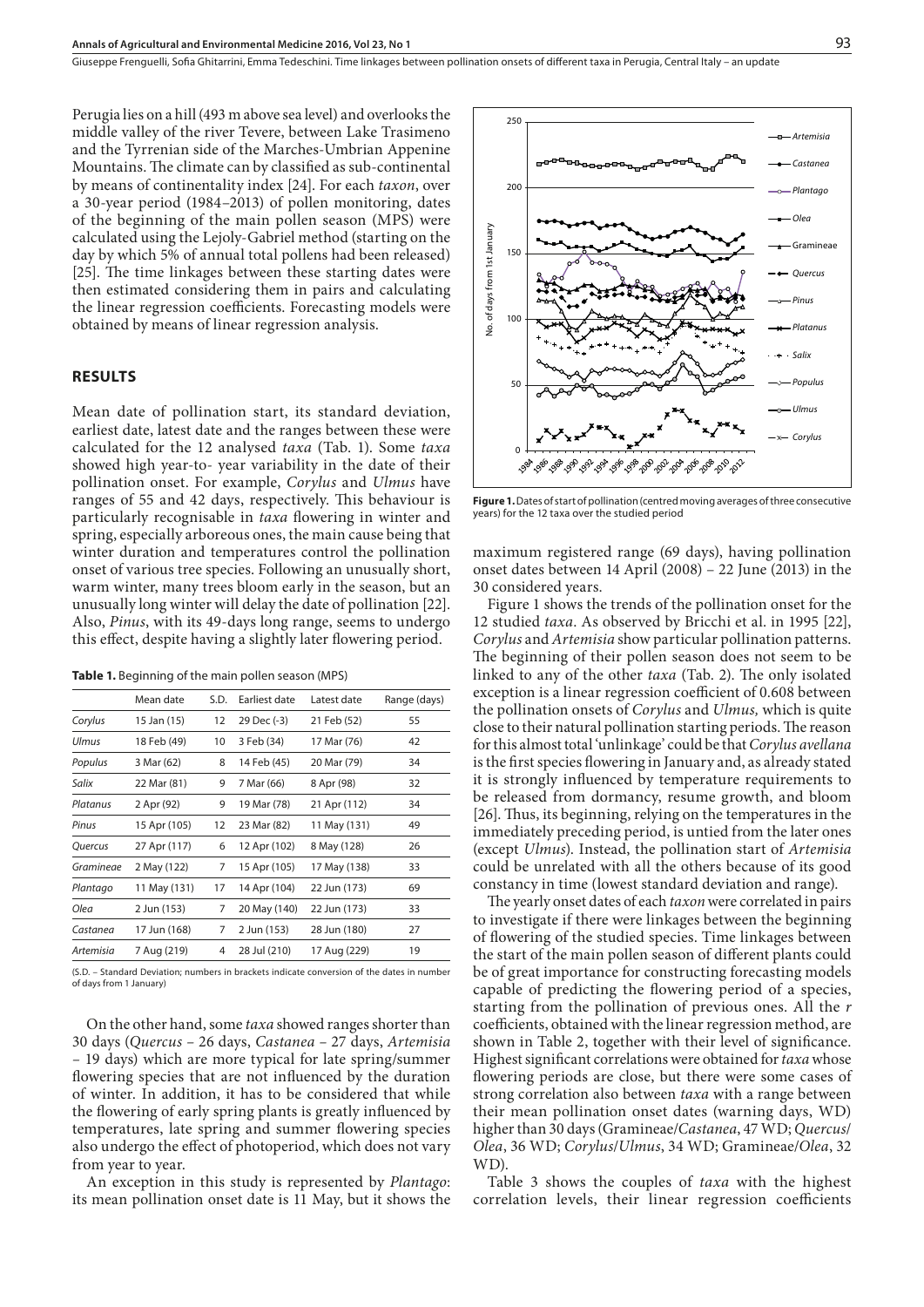Giuseppe Frenguelli, Sofia Ghitarrini, Emma Tedeschini, Time linkages between pollination onsets of different taxa in Perugia, Central Italy – an update

| <b>Table 2.</b> Linear regression coefficients |  |
|------------------------------------------------|--|
|------------------------------------------------|--|

|              | Artemisia                | Castanea                 | Olea       | Plantago | Gramineae                | Pinus      | Quercus   | Platanus                 | Salix      | Populus                  | Ulmus                    | Corylus        |
|--------------|--------------------------|--------------------------|------------|----------|--------------------------|------------|-----------|--------------------------|------------|--------------------------|--------------------------|----------------|
| Corylus      | 0.259                    | 0.125                    | 0.174      | 0.099    | 0.321                    | 0.303      | 0.125     | 0.111                    | 0.334      | 0.150                    | $0.608***$               | $\overline{a}$ |
| <b>Ulmus</b> | 0.252                    | 0.167                    | 0.090      | 0.017    | 0.330                    | 0.227      | 0.019     | 0.048                    | 0.331      | $0.506**$                | $\overline{\phantom{a}}$ |                |
| Populus      | 0.358                    | 0.051                    | 0.281      | 0.130    | 0.070                    | $0.496**$  | 0.349     | $0.456**$                | $0.647***$ | $\overline{\phantom{a}}$ |                          |                |
| Salix        | 0.163                    | 0.059                    | 0.180      | 0.193    | 0.129                    | $0.518**$  | $0.380*$  | $0.565**$                | $\sim$     |                          |                          |                |
| Platanus     | 0.071                    | 0.281                    | $0.477**$  | 0.039    | 0.346                    | $0.641***$ | $0.494**$ | $\overline{\phantom{a}}$ |            |                          |                          |                |
| Quercus      | 0.204                    | $0.491**$                | $0.547**$  | 0.087    | $0.567**$                | $0.816***$ | $\sim$    |                          |            |                          |                          |                |
| Pinus        | 0.304                    | $0.379*$                 | $0.497**$  | 0.033    | $0.412*$                 | $\sim$     |           |                          |            |                          |                          |                |
| Gramineae    | 0.097                    | $0.592***$               | $0.671***$ | 0.020    | $\overline{\phantom{a}}$ |            |           |                          |            |                          |                          |                |
| Plantago     | 0.094                    | $0.396*$                 | 0.229      | $\sim$   |                          |            |           |                          |            |                          |                          |                |
| Olea         | 0.211                    | $0.770***$               | ÷          |          |                          |            |           |                          |            |                          |                          |                |
| Castanea     | 0.006                    | $\overline{\phantom{a}}$ |            |          |                          |            |           |                          |            |                          |                          |                |
| Artemisia    | $\overline{\phantom{a}}$ |                          |            |          |                          |            |           |                          |            |                          |                          |                |
|              |                          |                          |            |          |                          |            |           |                          |            |                          |                          |                |

\*p<0.05; \*\*p<0.01; \*\*\*p<0.001

**Table 3.** Correlation coefficients (*r*) of starting dates of the main pollen season between different *taxa* over a 30-year period and forecasting model. For the *taxa* which, combined in pairs, gave the highest coefficients of linear regression (coefficients > 0.547), mean warning days before the start of pollination of the second *taxon* of the pair and forecasting models are shown. Coefficients of determination (R<sup>2</sup>) is higher than 0.5 only for the first two models, which fit the best

| Correlated<br>taxa                  | r coefficient<br>(and R <sup>2</sup> ) | Mean<br>warning<br>days | Forecasting model and standard<br>error                                   |
|-------------------------------------|----------------------------------------|-------------------------|---------------------------------------------------------------------------|
| $Pinus \rightarrow$<br>Quercus      | $0.816***$ (0.666)                     | 12                      | $y_{\text{quercus}}$ =0.3998 $x_{\text{pinus}}$ +75.074 ± 6.865           |
| $Olea \rightarrow$<br>Castanea      | $0.770***$ (0.592)                     | 15                      | $y_{\text{castanea}} = 0.719x_{\text{olea}} + 57.926$<br>± 4.239          |
| Gramineae $\rightarrow$<br>Olea     | $0.671***$ (0.450)                     | 32                      | $y_{\text{olea}} = 0.6706x_{\text{gramineae}} + 71.878 \pm$<br>5.269      |
| Populus $\rightarrow$<br>Salix      | $0.647***$ (0.419)                     | 18                      | $y_{\text{salix}} = 0.7067x_{\text{populus}} + 36.357$<br>$+6.992$        |
| $Platanus \rightarrow$<br>Pinus     | $0.641***$ (0.411)                     | 13                      | $y_{\text{pinus}} = 0.8653x_{\text{platanus}} + 25.228$<br>± 9.116        |
| Corylus $\rightarrow$<br>Ulmus      | $0.608***(0.370)$                      | 34                      | $y_{\text{ulmus}} = 0.4782x_{\text{corylus}} + 41.581$<br>$+7.744$        |
| Gramineae $\rightarrow$<br>Castanea | $0.592***$ (0.350)                     | 47                      | $y_{\text{castanea}} = 0.5533x_{\text{gramineae}} + 100.95$<br>$+5.348$   |
| Ouercus $\rightarrow$<br>Gramineae  | $0.567**$ (0.321)                      | 5                       | $y_{\text{gramineae}}$ = 0.693 $x_{\text{query}}$ + 40.581 $\pm$<br>5.853 |
| $S$ alix $\rightarrow$<br>Platanus  | $0.565**$ (0.318)                      | 11                      | $y_{\text{platanus}} = 0.5415x_{\text{salix}} + 48.443 \pm$<br>7.261      |
| Ouercus $\rightarrow$<br>Olea       | $0.547**$ (0.299)                      | 36                      | $y_{\text{olea}} = 0.6677x_{\text{quercus}} + 75.343$<br>± 5.949          |

\*p<0.05; \*\*p<0.01; \*\*\*p<0.001

 $(r)$ , coefficients of determination  $(R^2)$ , warning days and forecasting models. Obviously, the more anticipated the forecast is, the more useful it is. As mentioned above, the longest-term forecast models are those obtained starting from Gramineae for *Castanea* (p<0.001) and *Olea* (p<0.001), from *Corylus* for *Ulmus* (p<0.001) and from *Quercus* for *Olea* (p<0.01). Medium-term forecast (10–20 WD) are possible by applying the model to *Populus* for *Salix* (11 WD; p<0.001); *Salix* for *Platanus* (11 WD; p<0.01); *Pinus* for *Quercus* (12 WD; p<0.001); *Platanus* for *Pinus* (13 WD; p<0.001); *Olea* for *Castanea* (15 WD; p<0.001). Finally, a short-term linkage was found between *Quercus* and Gramineae (5 WD; p<0.01).

#### **DISCUSSION**

As mentioned previously, a species whose pollination is linked to that of another gives information in forecasting the pollination of the latter, providing warning days. Every year, a specific equation should be used to forecast the onset of pollination of a particular *taxon*. The general model is  $y_{\text{date}} = ax_{\text{date}} + b \ (\pm \text{standard error})$ ; once the pollination of the former species begins  $(x_{\text{data}})$ , the  $y_{\text{data}}$  value can be calculated by means of the forecast equation models shown in Table 3, in order to obtain the probable date of the start of pollination of the latter species, and a 'risk interval' of time around it (result:  $y_{\text{date}}$  = start date expressed in number of days from 1 January ± error days). Despite the significant *r* coefficients displayed, R2 coefficients are not very high (except those for *Pinus – Quercus* and *Olea – Castanea* regressions), showing that the model's accuracy on the observed data is quite low. This was predictable, because using a simple linear regression to describe a process influenced by a multitude of factors, such as the beginning of pollination, implies an over-simplification. More effective models are obtained when meteo-climatic conditions are considered [8]. The presented study, anyway, proposes a simple and fast method to identify in advance the time lapse in which the pollination of the *taxa* should begin, and the linear regression has proven to work for this purpose. The graphic in Figure 2 shows a comparison between the start dates for the pollination of *Olea* detected by monitoring (x-axis) and calculated using the equation obtained by means of Gramineae linkage (y-axis). The distribution of values around the regression line, *r* coefficient and *p value* prove that the model is fairly reliable.

The application of this model requires a particular approach to calculate the starting date of a *taxon* when we want to forecast the beginning of flowering of another one linked to it before the former has finished its pollen season. In fact, the 5% method cannot be used until the season ends and the pollen index (yearly total pollen count) can be calculated for the current year. Therefore, an alternative system based on the cumulative thresholds [27, 28] is proposed. As there is no consensus on what threshold should be used to define the start of a pollen season, they were obtained with the following elaboration: for each one of the 12 analysed *taxa*, the mean pollen index has to be extrapolated from data of the 30 years of the study. The 5% fraction of this mean pollen index is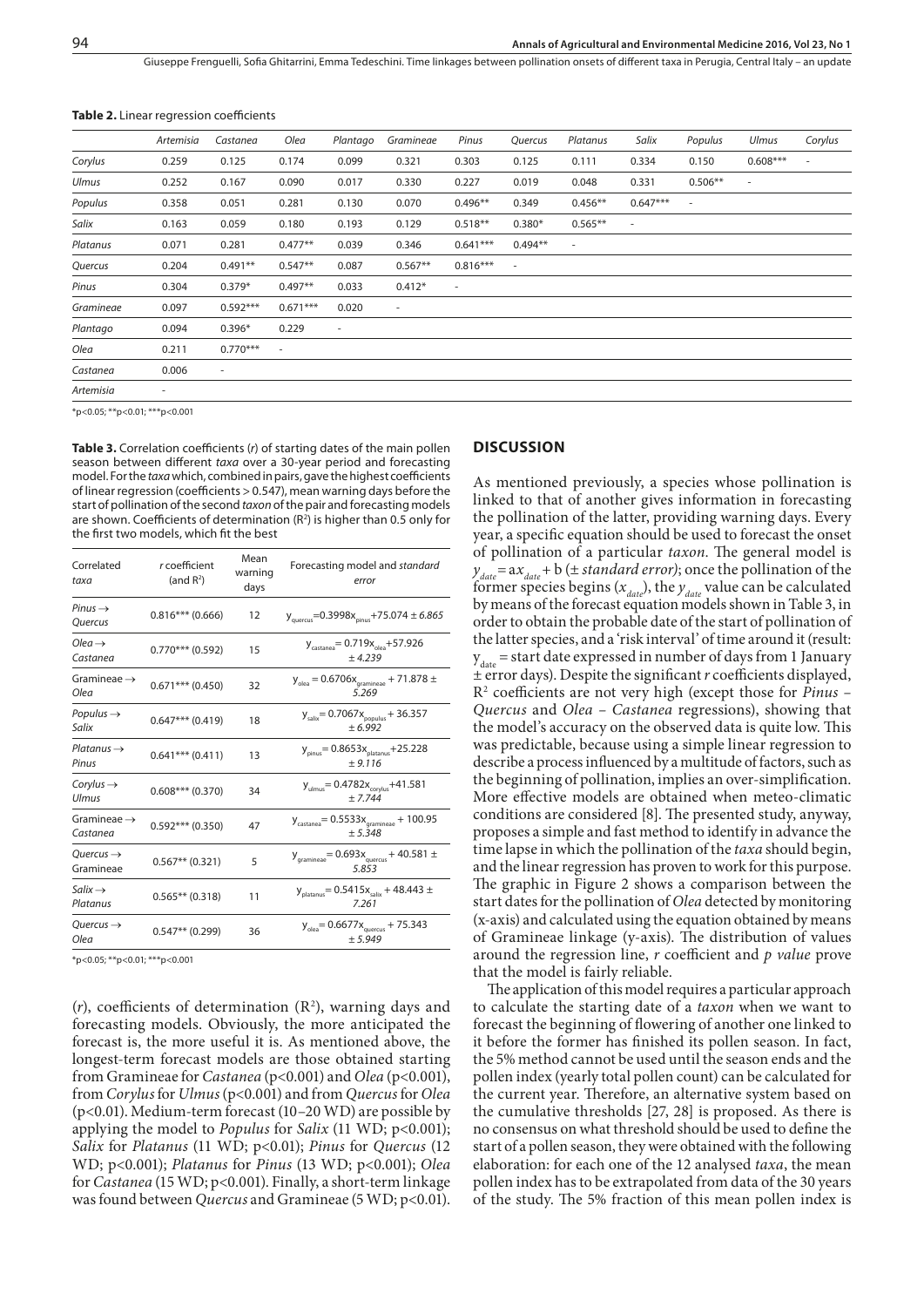

**Figure 2.** Start dates for the pollination of Olea in the 1984-2013 period. Correlation between detected dates and foreseen ones, calculated using the equation obtained by means of Gramineae linkage (values indicate the number of days from 1st January). p value proves that the model is reliable



**Figure 3.** a) The graphic plots the starting dates of the main pollen season of Corylus from 1984 to 2013. Gray line refers to the onset dates calculated with the 5% method, while black one to those calculated with the sum method. We used as threshold the number of 12 pollen grains, extrapolated as 5% of the mean pollen index (see table 3). b) Regression line of the distibution of the two series of onset dates. The slope of the line is very close to 1, indicating a substantial equivalence between the data sets (linear regression coefficient =  $0.89$ , R2 =  $0.792$ , p <  $0.001$ ).

calculated, and used as threshold of the sum method to establish extemporarily the onset of that *taxa* for the ongoing season. This strategy allows having the  $x_{\text{date}}$  immediately disposable to forecast the starting date of the following linked species  $(y_{\text{date}})$ , applying the models in Table 3. Table 4 shows all the mean pollen indexes and thresholds obtained. As an example, Figure 3 shows two graphics comparing the starting dates of *Corylus* pollen season from 1984 – 2013, calculated with the 5% method and the Σ12 method. It is clear that the two models overlap almost perfectly (Fig. 3a), and are statistically equivalent (Fig. 3b). These observations legitimate the use of the sum method for the ongoing year,

**Table 4.** Mean yearly total pollen counts (pollen index, P.I.) observed for each *taxa* in the area of Perugia and their 5% fractions, to be used as threshold to establish the start date of the current pollen season with the sum method

|                  | Mean Pollen Index (1984-2013) | 5% of mean P.I. ( $\Sigma$ threshold) |
|------------------|-------------------------------|---------------------------------------|
| Corylus          | 250                           | 12                                    |
| <b>Ulmus</b>     | 266                           | 13                                    |
| Populus          | 389                           | 19                                    |
| Salix            | 131                           | 7                                     |
| Platanus         | 172                           | 9                                     |
| Pinus            | 415                           | 68                                    |
| Quercus          | 16                            | 800                                   |
| Gramineae        | 3.73                          | 187                                   |
| Plantago         | 191                           | 10                                    |
| Olea             | 3.42                          | 171                                   |
| Castanea         | 592                           | 30                                    |
| <b>Artemisia</b> | 154                           | 8                                     |
|                  |                               |                                       |

while the forecasting models are constructed using start dates calculated with the 5% method. It has to be considered that these thresholds, being alculated on the data set collected in Perugia (Central Italy), reflect the characteristics that the pollen seasons of those *taxa* have in this specific area. In different zones, both the models and the thresholds should be adapted using the area-specific data set.

#### **CONCLUSIONS**

The existence of a data set constructed over more than 30 years of aerobiological monitoring in Perugia (Central Italy), has allowed reliable estimation of the linkage between the pollination onset dates of several species. The possibility to predict the start of the pollen season of the *taxa* presented in this study could be of great importance from the allergological point of view. In fact, an early or delayed flowering can have considerable effects on the prophylaxis programming and efficacy.

The forecasting model here proposed is simple and purely statistic: it does not involve meteorological parameters, using instead the significant correlation existing between the occurrence of the flowering phenophase in various species. A multiple regression approach, involving other variables, e.g. data about temperatures and rainfall, would surely produce a better fitting and precise model, but would not be as fast and easy to apply. Moreover, these models are very useful in all those cases in which forecasting must be carried out in climatically heterogeneous areas, such as the Perugia region.

#### **REFERENCES**

- 1. Corsico R, Falagiani P, Ariano R, Berra D, Biale C, Bonifazi F, et al. An epidemiological survey on the allergological importance of some emerging pollens in Italy. J Investig Allergol Clin Immunol. 2000; 10(3): 155–161.
- 2. Asero R. Analysis of new respiratory allergies in patients monosensitized to airborne allergens in the area north of Milan. J Investig Allergol Clin Immunol. 2004; 14(3): 208–213.
- 3. Eder W, Ege MJ, von Mutius E. The ashtma epidemic. N Engl J Med. 2006; 355: 2226–2235.